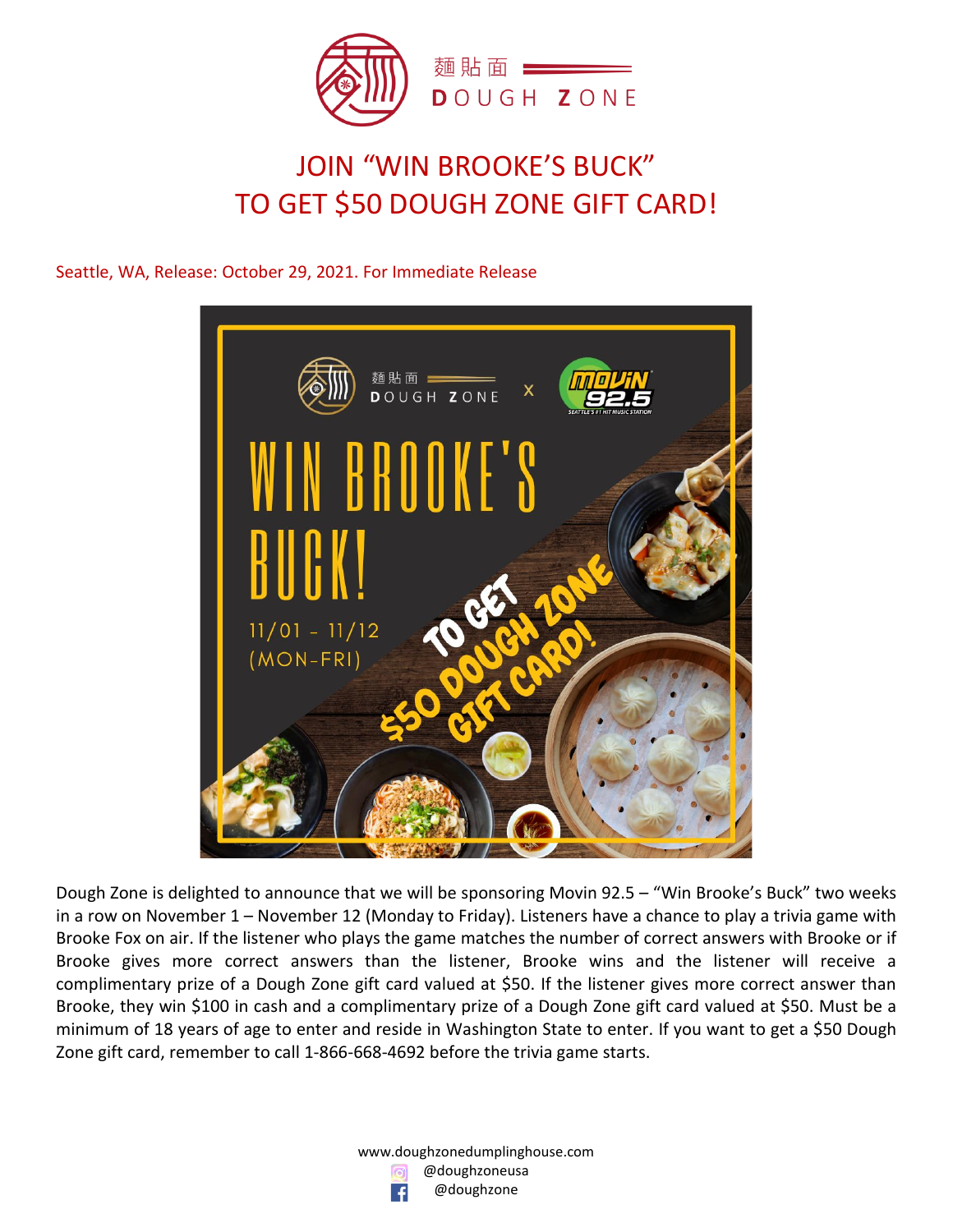



"Okay, it's no secret that Dough Zone is my favorite restaurant!! Not just because they have top quality meat in their soup dumplings and dan dan noodle or that everything is made super fresh in house. But the prices are amazing too! The pork & shrimp boiled dumplings and dan dan noodle are definitely my favorite. I love introducing Dough Zone to my friends and family. I even had Dough Zone delivered with DoorDash to my dad, and he loved it so much!" – Jose Balanos, of MOViN 92.5 radio.

#### **History**

Dough Zone Dumpling House was established in 2014 in Seattle. The heritage of Dough Zone was motivated by a desire to bring traditional handmade Chinese comfort food into a modern setting. Dough Zone opened its first flagship store at Bellevue Crossroads and since then, Dough Zone has expanded into a chain with seven stores throughout the greater Seattle area. And soon Dough Zone's new flagship store will be opened in North California. Our specialty is authentic Chinese buns like Q-Bao (Pan Fried Buns) and Xiao Long Bao (Soup Dumplings).

> www.doughzonedumplinghouse.com @doughzoneusa @doughzone ∣ f∣